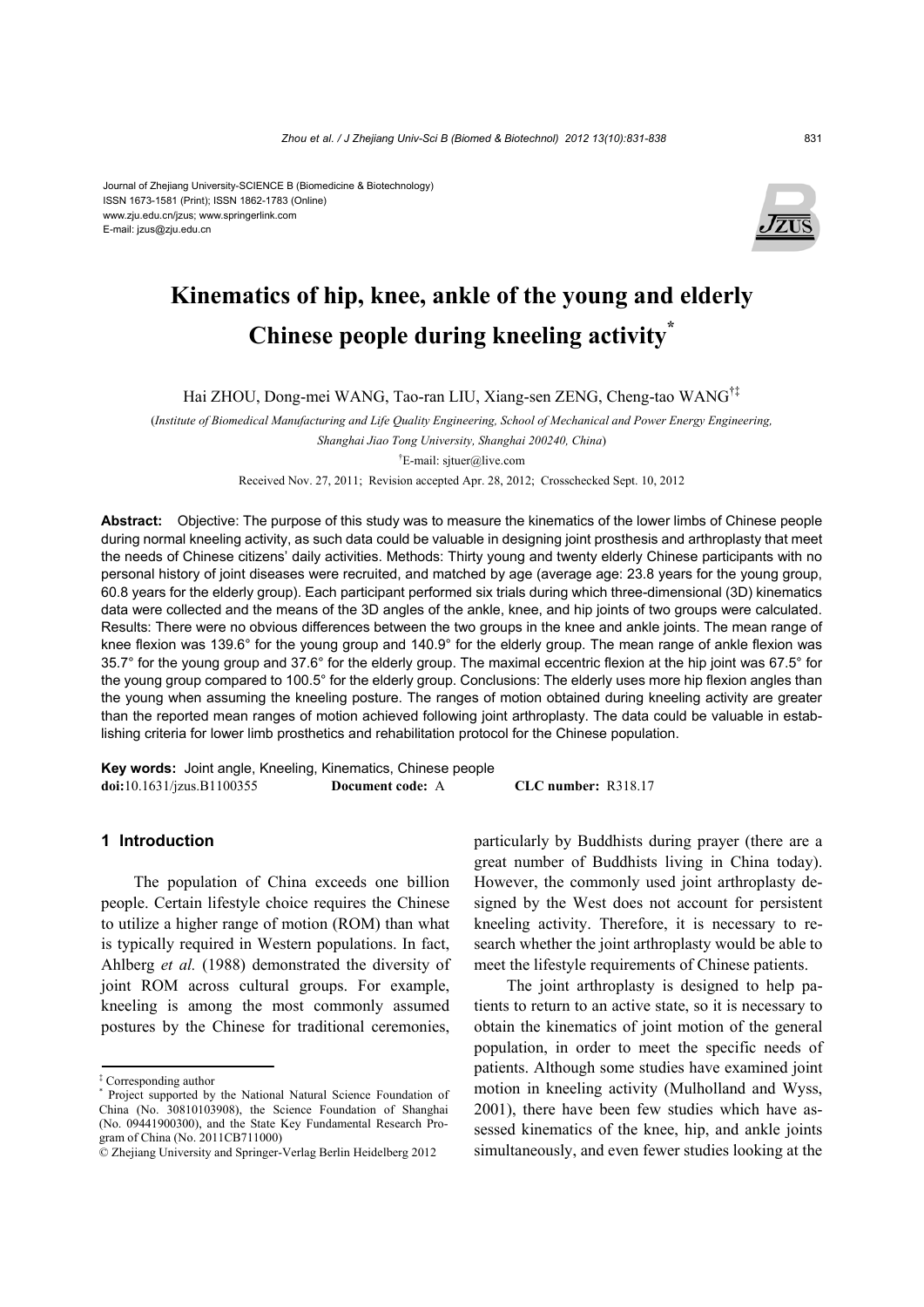kinematics of kneeling activity at these joints in the three axial planes (Hemmerich *et al*., 2006). To our knowledge, most studies have solely focused on kneeling activity at the knee joint (Ahlberg *et al*., 1988; Baltzopoulos, 1995; Hefzy *et al*., 1998; Nakagawa *et al*., 2000; Kanekasu *et al*., 2004; Moro-Oka *et al*., 2008), and the kinematics of knee having total knee arthroplasty (Coughlin *et al*., 2007; Hamai *et al*., 2008; Nakamura *et al*., 2010). These studies have been used to improve the design of the joint arthroplasty; however, there are insufficient data for all three lower extremity joints to support the joint prosthesis design.

In this study, we presented the ROM of hip, knee, and ankle joints during kneeling activity in healthy Chinese adults (young and old). Furthermore, we compared the kinematics of three joints of the younger adults with that of the older adults. This research identified the necessary requirements for the joint arthroplasty to carry out this activity, and clarified whether the joint arthroplasty is safe in practice. This research is a part of a series of biomechanical investigations designed for the joint arthroplasty suited to Chinese populations.

## **2 Materials and methods**

Fifty healthy Chinese participants were recruited. The sample was comprised of 25 males and 25 females. They were further subdivided into the young group ( $\leq$ 30 years) and the elderly group ( $\geq$ 60 years). The young group included 15 males and 15 females, while the elderly group was comprised of 10 males and 10 females. The characteristics of the participants are presented in Table 1. Most of the participants were recruited from the staff and students of Shanghai Jiao Tong University, China, and the elderly participants were recruited from outside the University. All participants have lived Chinese lifestyle, and had no history of injury or pain to the lower limbs, any type of lower extremity surgery, neuromuscular disease, or balance problems. The study was approved by the ethics committee of Shanghai Jiao Tong University and all participants signed a consent form before participating. This study was carried out in the Laboratory of Biomedical Manufacturing and Life Quality Engineering of Shanghai Jiao Tong University, China.

| <b>Table 1 Participants' parameters</b> |                   |                |                  |  |  |  |
|-----------------------------------------|-------------------|----------------|------------------|--|--|--|
| Group                                   | Height (cm)       | Mass (kg)      | Age (year)       |  |  |  |
| Young                                   | $166.86\pm 6.89$  | 57.18±9.04     | $23.83 \pm 1.64$ |  |  |  |
| Elderly                                 | $163.45 \pm 8.39$ | $62.37\pm9.34$ | $60.75 \pm 2.51$ |  |  |  |
|                                         |                   | .              |                  |  |  |  |

Data are expressed as mean±standard deviation (SD)

Prior to data collection, all participants performed various activities on a special gait test platform which is 15 cm in height. Kinematic recordings were collected by the Optotrak<sup>®</sup> Certus<sup>™</sup> 3020 threedimensional (3D) active tracking system (Northern Digital Inc., Waterloo, Canada). The 3D accuracy was 0.15 mm, and the resolution was set to 0.01 mm. In order to gain a more effective detect range, we used three Optotrak 3020 position sensors. Because the sampling rate decreased when tracking markers increased, 95 Hz is the highest frequency that the tracking system can achieve when 48 tracking markers are used. Thus, the motion data was collected at a sampling rate of 95 Hz.

In order to achieve clear results, all participants wore shorts to allow for secure attachment of the tracking rigid plates onto the skin of the body. Seven optical tracking rigid plates were used to capture the 3D coordinate, each one of which consisted of four non-collinear infrared markers. These rigid plates were placed on feet (bilateral instep), shanks (bilateral surface of tibia), thighs (bilateral surface of the thigh, below hand swing), and pelvis (over the center point between both posterior superior iliac spines). Rigid plates were firmly attached to the lateral surface of the participant's foot, shank, and thigh by using the flexible cohesive elastic bandage (BandMax™, China). Tracking rigid plates were attached to the pelvis and fixed by the Velcro fasteners on the waist band. In order to prevent the bandage from loosening and avoid the relative displacement of the markers and skin, the rigid plates and limbs were secured by a common non-elastic medical bandage.

We defined a local coordinate system for each lower limb segment through digitized palpated bony landmarks on the lower limb segments using a digital probe, where the bony landmarks included left/right ilium anterior superior (LIAS/RIAS), left/right prominence of the greater trochanter external surface (LGT/RGT), left/right femur lateral/medial epicondyle (LFLE/RFLE, LFME/RFME), left/right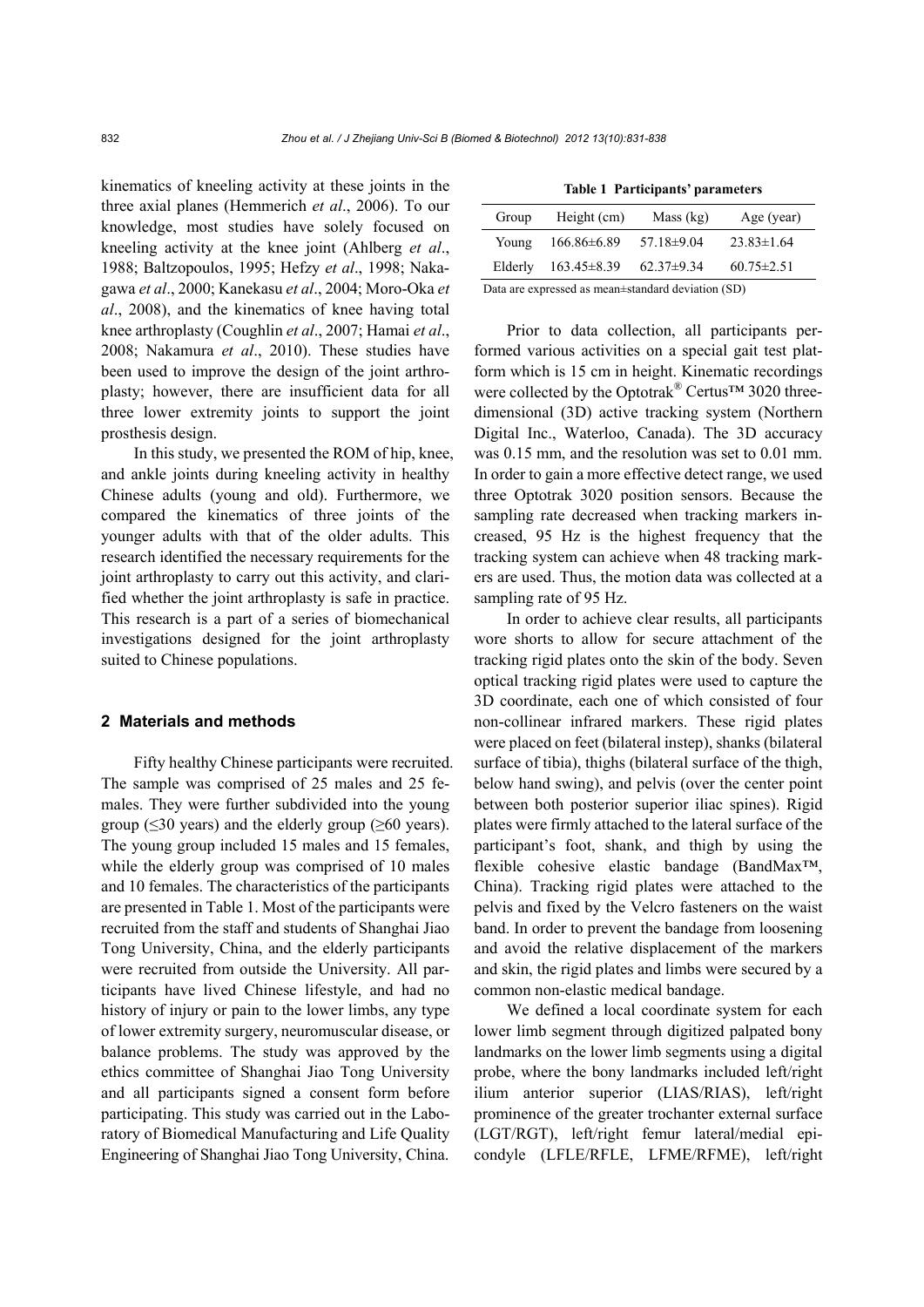fibula apex of lateral malleolus (LFAL/RFAL), left/right tibia apex of medial malleolus (LTAM/ RTAM), left/right dorsal aspect of first metatarsal head (LFM/RFM), and left/right dorsal aspect of fifth metatarsal head (LVM/RVM). The local coordinate system was then linked to the segment's individual tracking plate by means of coordinate transformations. Once tracking markers did obstruct by the participants' body, the trial would not be used for any further analysis.

All participants were instructed to stand facing the foam cushion, and assumed the kneeling posture from an initial upright position. Each participant descended and stood up according to the research assistant's command. All participants hit the ground on their knees at their natural pace. In order to acquire the maximum flexion angle, the participants were asked to hold the kneeling position motionless for approximately 3 s, and then move against gravity to return to the standing position. Each participant conducted at least six effective kneeling trials. Fig. 1 shows the participants assuming the kneeling posture in the resting phase.

Participants completed the activity without the help of instruments or the research assistant. It was observed that the younger group was able to execute their trials without the use of their hands; however, the trials were a bit more challenging for individuals in the elderly group, as well as those who were obese, and use of their hands was necessary. For the resting phase, kneeling posture includes two kinds of kneeling positions: one is the dorsi-flexed kneeling and the other is the plantar-flexed kneeling. For the purpose of obtaining kinematics of kneeling in daily life, this study did not dictate which position the participants should take.

The raw kinematic data were entered into the Visual-3D software Version 3.91.2 (C-Motion Inc., Gaithersburg, MD, USA), then filtered using a software integrated digital filter, with a cut-off frequency of 6 Hz. The start of the kneeling trial was triggered by the movement of any one of the three joints, while the end of trial was defined as the termination of motion of all three joints. The kneeling cycles were extended or compressed in time to yield a normalized activity cycle of 101 equally spaced data points. All kneeling cycles were expressed as a function of a unit (100%) cycle length irrespective of the actual time for a trial. Some data of kneeling trial were misleading because of the influence of unsmoothed kneeling activity, resulting in unusual corresponding motion curves mapped data as compared with the overall curves. For example the waveform of curves was inconsistent with that of the overall curves or the measured values were far greater than the average values. These inconsistent kneeling data were not collected or were excluded from statistical analysis. Thus, only data from effective trials were used for the kinematics analyses. Local coordinate systems were defined for the foot, shank, thigh, and pelvis segments to enable the calculation of the floating axis angles at the ankle, knee, and hip joints (Grood and Suntay, 1983). The relative joint angles were defined by using a Cardan sequence (*x*-*y*-*z* rotation). The local *x*, *y*, and



**Fig. 1 Photographs showing that the participants are performing the kneeling activity in the resting phase**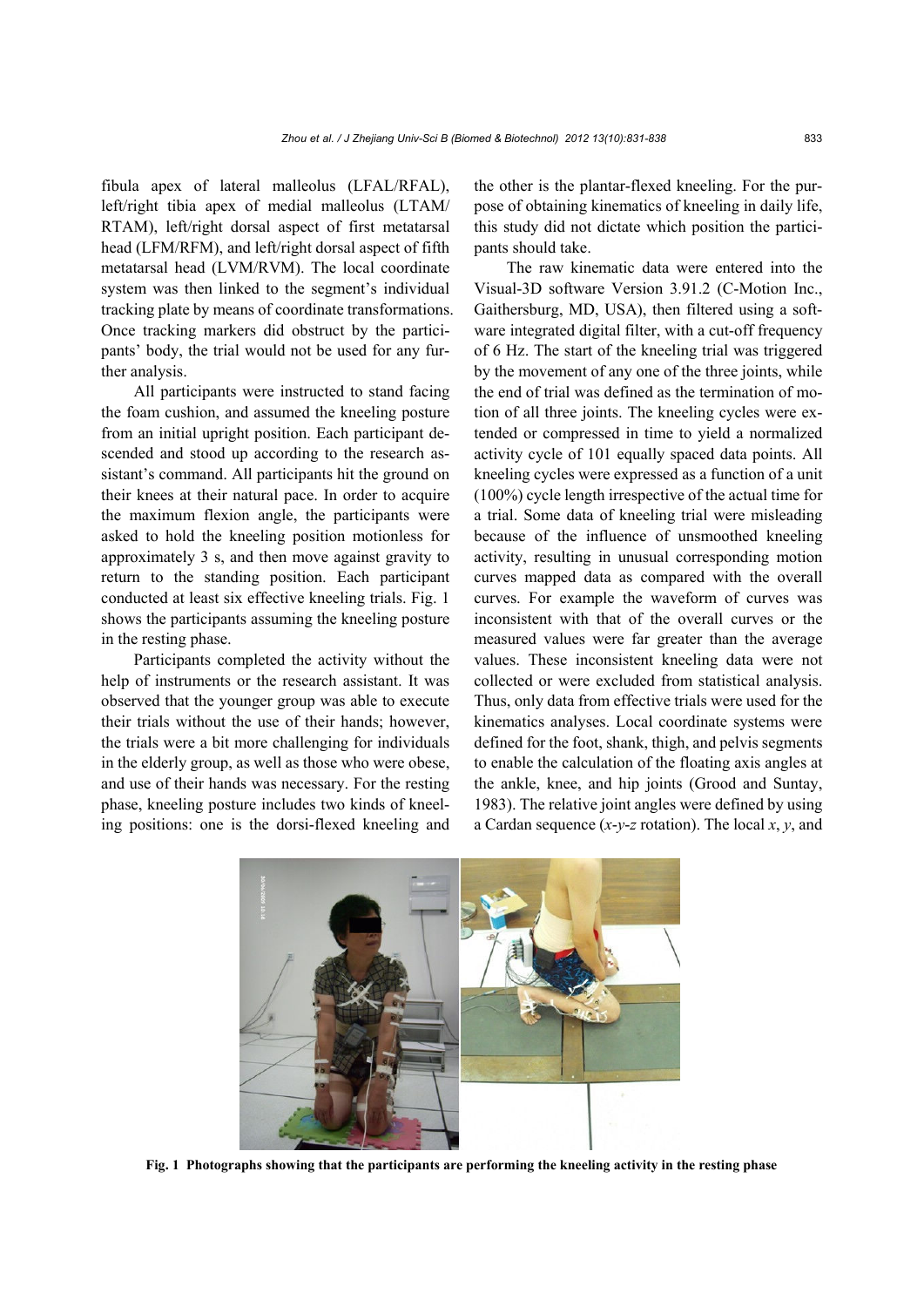*z* axes corresponded respectively to flexion/extension, abduction/adduction, and internal/external rotation for the hip and knee joints, and dorsi/plantar flexion, eversion/inversion, and internal/external rotation at the ankle joint. The flexions of the hip and knee and the ankle dorsi flexion were positive; hip, knee, and ankle adductions were positive; hip, knee, and ankle external rotations were positive. The kinematic results were saved in ASCII format and transferred to Excel and Graphpad Version 5.00 (Prism 5 for Windows).

For qualitatively examining the mean angles generated during kneeling activity, the angles of all three joints in all planes as well as all the joint angle curves were produced. Six trials for each participant were averaged and mean joint angles of each participant were calculated. These individual data were then averaged to provide the mean value and standard deviation (SD) for each group. Correspondingly, the mean kinematic curves for each participant were used to create an ensemble mean curve for two groups. The mean values of the peak ankle, knee, and hip in the three planes (sagittal, frontal, and transversal planes) were used for statistical analysis. Data presented in this study were relative to the dominant leg—the leg that participants use to kick a ball. For all calculated joint angles, unpaired *t*-tests were performed to test the difference between the young and elderly groups by using GraphPad Version 5.00, and the significance level was set to  $\alpha = 0.05$ .

# **3 Results**

3D hip, knee, and ankle joint angles of the kneeling position are presented in Tables 2 and 3 by age category. The ensemble mean joint angle curves and SDs for each group are presented in Fig. 2. For the flexion/extension motion, the SDs at the hip, knee, and ankle are smaller than those for the abduction/adduction and internal/external rotation. The ROM in the sagittal plane was 139.6° at the knee joint (*P*=0.5387) and 35.7° at the ankle joint (*P*=0.9163) in the young group, while in the elderly group we observed 140.9° at the knee joint and 37.6° at the ankle joint. No significant differences were found between the two groups in these angles; however, the ROM at the hip joint was significantly different between the two groups at 67.5° in the young group and 100.5° in the elderly group (*P*<0.0001). In the frontal plane, the maximum ROM of the knee abduction/adduction was 11.6° ( $P=0.0856$ ) in the young group, and 9.1° in the elderly group. In the transversal plane, the maximum ROM of the knee internal/external rotation and the maximum ROM of the hip internal/external rotation were 23.3° and 28.2°, respectively, in the elderly group. In the young group, we observed 22.7° (*P*=0.7514) and 21.3° (*P*=0.7367), respectively. No statistically significant difference was found between the two groups.

**Table 2 Mean kinematics for the kneeling activity in the three axial planes of the young group**

| Motion | n  | Maximum<br>angle $(°)$ | Minimum<br>angle $(°)$ | ROM (°)          |
|--------|----|------------------------|------------------------|------------------|
| FL/EX  |    |                        |                        |                  |
| Ankle  | 11 | $40.2 \pm 10.5$        | $4.5 \pm 8.7$          | $35.7 \pm 5.6$   |
| Knee   | 21 | $142.5 \pm 21.7$       | $2.9 \pm 7.0$          | $139.6 \pm 18.7$ |
| Hip    | 25 | $81.3 \pm 26.8$        | $13.9 \pm 16.3$        | $67.5 \pm 22.5$  |
| AB/AD  |    |                        |                        |                  |
| Ankle  | 15 | $7.8 \pm 14.7$         | $-4.7 \pm 12.5$        | $12.4 \pm 6.1$   |
| Knee   | 19 | $10.3 \pm 4.6$         | $-1.3\pm3.5$           | 11.6 $\pm$ 4.3   |
| Hip    | 21 | $14.4\pm 6.3$          | $-1.6\pm4.5$           | $15.9 \pm 5.8$   |
| ER/IR  |    |                        |                        |                  |
| Ankle  | 7  | $12.3 \pm 6.4$         | $-4.2\pm 6.9$          | $16.5 \pm 7.8$   |
| Knee   | 17 | $18.6 \pm 13.9$        | $-4.1 \pm 10.6$        | $22.7 \pm 9.5$   |
| Hip    | 22 | $19.1 \pm 10.6$        | $-2.2\pm 8.7$          | $21.3 \pm 9.7$   |

Data are expressed as mean±SD. FL/EX: flexion/extension; AB/AD: abduction/adduction; ER/IR: external rotation/internal rotation; ROM: range of motion

**Table 3 Mean kinematics for the kneeling activity in the three axial planes of the elderly group**

| Motion | n  | Maximum<br>angle $(°)$ | Minimum<br>angle $(°)$ | ROM (°)          |
|--------|----|------------------------|------------------------|------------------|
| FL/EX  |    |                        |                        |                  |
| Ankle  | 12 | $41.9 \pm 15.2$        | $4.4 \pm 11.5$         | $37.6 \pm 12.0$  |
| Knee   | 17 | $146.1 \pm 10.4$       | $5.3 \pm 9.4$          | $140.9 \pm 6.2$  |
| Hip    | 16 | $110.5 \pm 26.1$       | $10.0 \pm 14.3$        | $100.5 \pm 19.7$ |
| AB/AD  |    |                        |                        |                  |
| Ankle  | 13 | $8.3 \pm 13.1$         | $-2.6 \pm 10.9$        | $10.9 \pm 5.1$   |
| Knee   | 12 | $7.6 \pm 6.0$          | $-1.5 \pm 3.7$         | $9.1 \pm 4.4$    |
| Hip    | 13 | $14.7 \pm 11.4$        | $-2.7 \pm 7.1$         | $17.4 \pm 10.4$  |
| ER/IR  |    |                        |                        |                  |
| Ankle  | 16 | $6.5 \pm 5.9$          | $-2.1\pm4.1$           | $8.5 \pm 5.3$    |
| Knee   | 13 | $20.1 \pm 7.4$         | $-3.2\pm3.1$           | $23.3 \pm 6.9$   |
| Hip    | 14 | $20.2 \pm 7.8$         | $-8.0 \pm 7.3$         | $28.2 \pm 9.3$   |

Data are expressed as mean±SD. FL/EX: flexion/extension; AB/AD: abduction/adduction; ER/IR: external rotation/internal rotation; ROM: range of motion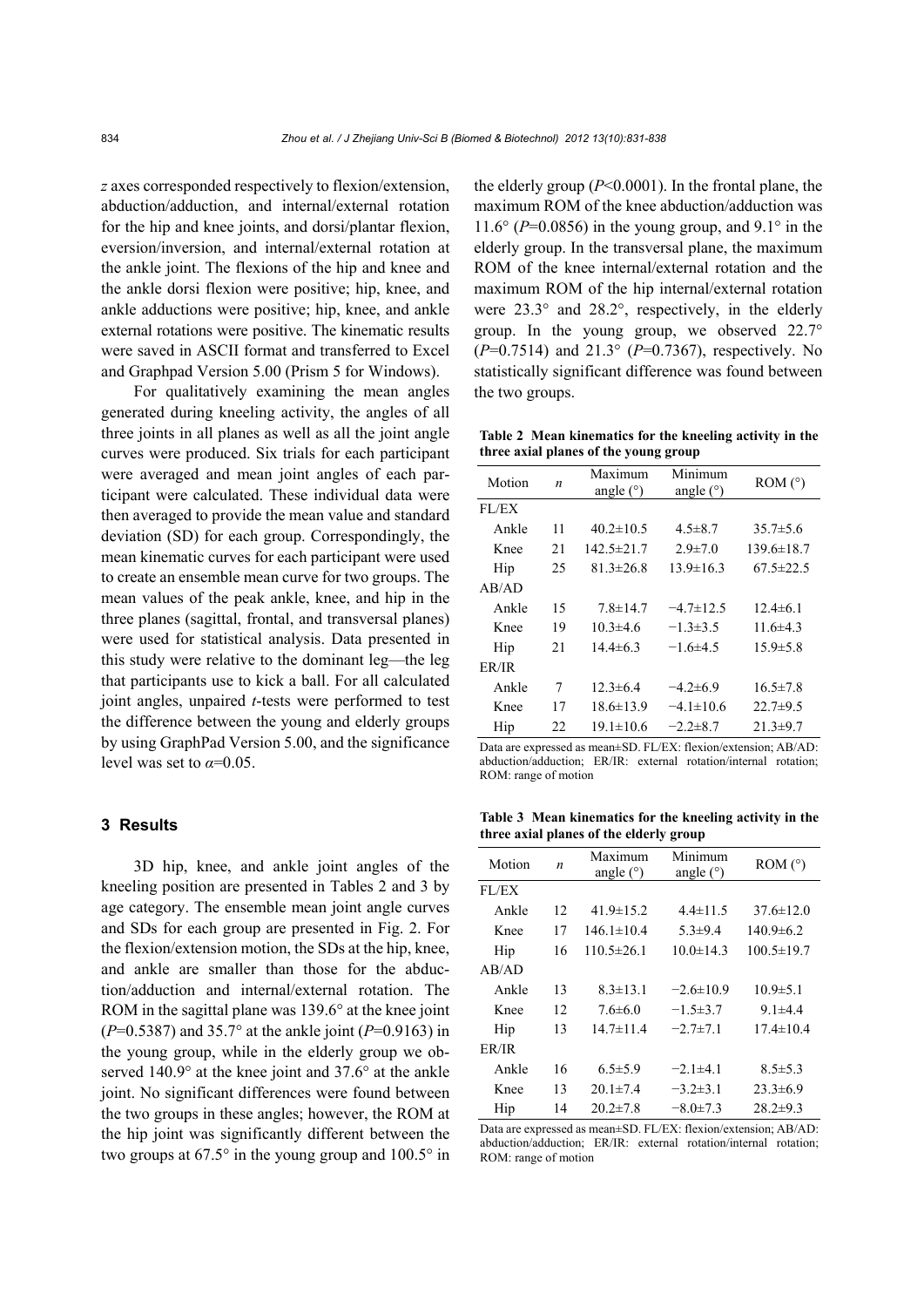

**Fig. 2 Kneeling mean angles (solid lines) and standard deviations (dashed lines) at the three joints in the three axial planes of the young (a) and elderly (b) groups**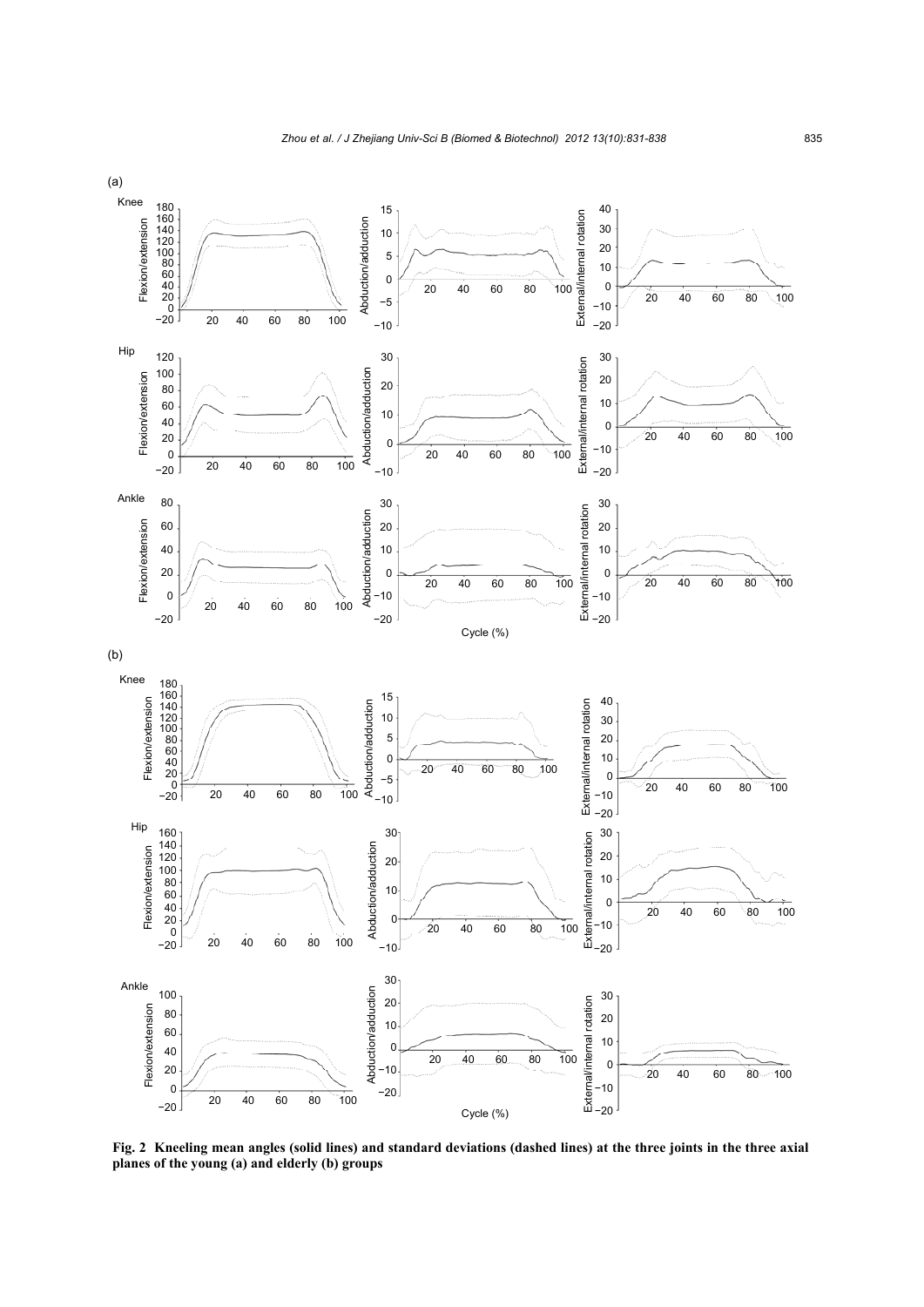# **4 Discussion**

Kneeling is a complex movement, in which higher flexion of the lower limb joints is required. Kneeling is difficult for the obese, which could be attributed to the compression of the posterior soft tissues (skin, fat, muscle, and posterior capsule) between the calf and the thigh, and their excess weight appears to play a role in influencing this movement during the rising and descending phases. Because the excess weight is always difficult to control and perform, obese individuals will consume more energy in the moving stage, and have greater pressure at the joints as compared to individuals who are not obese. This study included three obese participants.

In the sagittal plane, no statistically significant differences were found between the two groups on the ROM or maximum flexion angles of the knee joint (*P*=0.5387). The sagittal values were similar to the results of previously conducted studies, which used bi-planar radiographs method (Hefzy *et al.*, 1998). The majority of the elderly kneeled with their buttocks resting on their heels (17/20), and when the heel reached the posterior surface of the upper thigh, the limbs became fully flexed. Some of the individuals in the younger group kept their thighs erect (19/30), resulting in a larger SD in the younger group as compared to the older group. Expectedly, the curves of the young group reached their maximum values faster than those of the elderly group since the young individuals can complete the rising and descending phases much quicker than the older individuals.

Statistically significant differences between the two groups were found at the hip joint. The maximum hip flexion demand was significantly lower in the young group  $(67.5^{\circ} \pm 22^{\circ})$  as compared with the elderly group  $(100.5^{\circ} \pm 20^{\circ}, P \le 0.0001)$ . The differences in kneeling style between the younger and elderly groups may account for this significant difference. Almost all the elderly adults preferred to kneel with their ankles dorsi-flexed making their buttocks rest on their heels and then put their hands on their thigh upside, as a result making their upper body bend forward. Conversely, almost all young adults dropped their hands to their side during kneeling, keeping their torso upright, resulting in a low hip flexion angle. Furthermore, the waveforms of the curves of the hip joint angles were different between the two groups.

The curve for the young group had two peaks, one being  $60^{\circ}$  at  $\sim$ 14% of the cycle, and the other 75° at  $\sim$ 86% of the cycle; alternatively, the curve for the elderly group had no peak (Fig. 2). This difference may be explained in part by the fact that the younger adults performed their trials without the assistance of their hands, resulting in a shock force of the body weight in the descending phase and the force against gravity in the rising phase producing two peak values. The elderly group, however, had much slower movements, and used their hands, which resulted in most of their weight being shared by their upper limbs during the descending and rising phases. As a result, the force carried by the lower limbs was significantly reduced, causing a smooth kinematic curve (i.e., no peaks).

The maximum values of the hip and ankle flexions occurred approximately at the same time, before the knee was fully flexed. In the young group, hip and ankle flexions increased with knee flexion, and reached maximum values when the knee flexion increased to 116°. Even though the time from standing to resting position was longer in the elderly group, hip and ankle flexions reached maximum values when the knee flexion was 118° (Fig. 2).

In the frontal plane, the hip and knee displacements in the two groups were approximately similar. The ROM of the knee abduction/adduction was 9.1° in the elderly group compared to 11.6° in the young group (*P*=0.0856). The ROM of the hip abduction/adduction was 17.4° in the elderly group compared to 15.9° in the young group (*P*=0.9163, Tables 2 and 3). Ankle joint repeatability is slightly lower; the main reason is that there is no limit on the kneeling style in this study.

In the transversal plane, the displacements of the hip and knee joints in the elderly group were slightly higher than those of the younger group. The ROM of the knee internal/external rotation was 23.3° in the elderly group compared to 22.7° in the young group (*P*=0.7514). The ROM of the hip internal/external rotation was 28.2° in the elderly group compared to 21.3° in the young group  $(P=0.7367)$ , as shown in Tables 2 and 3). The appearance was suspected to be relative to the higher ROM of the hip flexion in the elderly group. In the frontal and transversal planes, the repeatability was lower and the kinematic curves had relatively large SDs. Previous studies have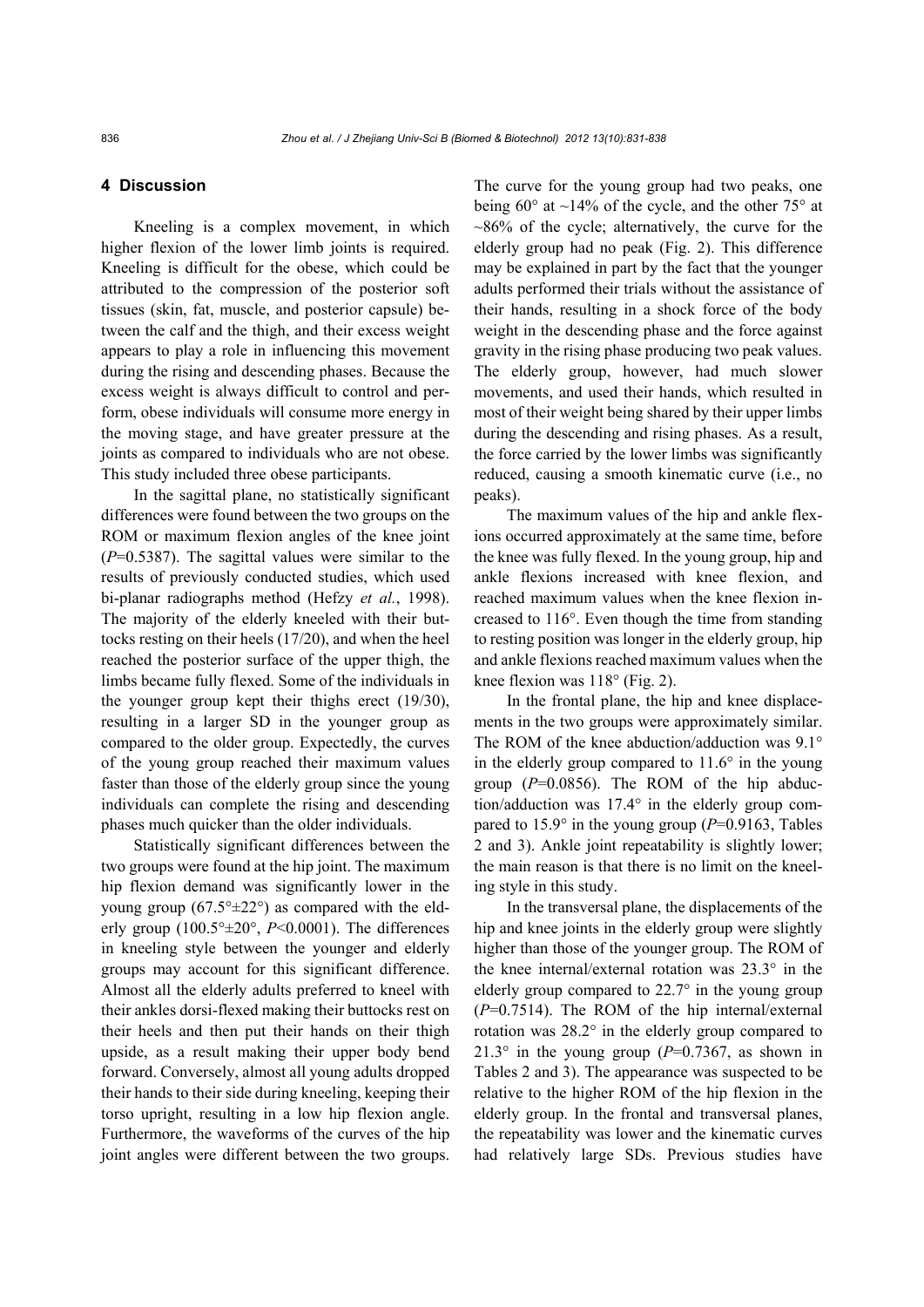advised to pay a close attention when interpreting data in the transverse and frontal planes since the soft tissue artifact produces spurious rotational effects that have magnitudes comparable with the relevant joint rotations during movement (Prost, 1974).

Kneeling has higher requirements for the hip and knee joints on the flexion motion in the sagittal plane. At the hip joint, the mean ROM of flexion was 100.5° for the healthy individuals in the older group. Nevertheless, the reported mean maximum ROM of flexion achieved following total hip arthroplasty (THA) was  $99.8^{\circ}$  (SD=15.3°) with a range of 48° to 121° (Krushell *et al.*, 1991; McGrory *et al.*, 1995). This implies that the postoperative maximum ROM of flexion of THA is close to the flexion value necessary for common kneeling activity. Although the flexion of THA can approach what is required for keeling activity, it is not safe for the patients who have undergone THA to perform this activity. There is a greater risk at the knee joint, because the mean ROM of flexion arrives at 140.9° in common kneeling, which clearly exceeds the mean maximum ROM of flexion achieved following total knee arthroplasty (Ahlberg *et al.*, 1988; Unnanantana, 1997; Hamai *et al.*, 2008; Nakamura *et al.*, 2010). Therefore, patients who have undergone knee or hip arthroplasty should not perform this activity.

This study indicates that for patients who have undergone joint arthroplasty, safely assuming the kneeling position cannot be guaranteed; therefore, it is necessary to design a joint prosthesis with a higher ROM, in addition to improving surgical techniques for joint arthroplasty. In the future, joint arthroplasty should meet joint kinematic requirements and empower patients with better physical ability. The results of this study can be used for reference to design better joint prosthetics to meet various activity needs.

Errors associated with measurement of human movement need to be taken into consideration. Soft tissue artifact is the most common source of error in human movement analysis (Leardini *et al.*, 2005). It has been shown that movement of the soft tissue occurs mainly in the areas close to the joint. For compensating soft tissue artifact effectively, one method is to characterize parameters from a large series of measurements on different subject populations (Prost, 1974). Another method, developed by Angeloni *et al.* (1992), reported that mounting markers onto the rigid plates as opposed to directly on the skin, would result in less soft tissue artifact. Therefore, in order to obtain the most accurate kinematic data in this study, we achieved a large sample size of 50 participants, and placed markers on the rigid plates, which were strapped onto the distal halves of the thigh and shank.

# **5 Conclusions**

The present study collected kinematic data of hip, knee, and ankle joints during kneeling activity to explore the ROM of kneeling activity in a healthy Chinese population. The data of the current study provided baseline information about Chinese populations for physicians and therapists concerned with the surgical and functional rehabilitation, as well as to help engineers engaged in prosthetics design establish the criteria for lower limb prosthetics which is suit for Chinese populations.

# **References**

- Ahlberg, A., Moussa, M., Al-Nahdi, M., 1988. On geographical variations in the normal range of joint motion. *Clin. Orthop. Relat. Res.*, **9**(234):229-231.
- Angeloni, C., Cappozzo, A., Catani, F., Leardini, A., 1992. Quantification of Relative Displacement between Bones and Skin and Plate-mounted Marker. VIII Meeting on European Society of Biomechanics, Rome, Italy, p.279.
- Baltzopoulos, V., 1995. A videofluoroscopy method for optical distortion correction and measurement of knee-joint kinematics. *Clin. Biomech. (Bristol. Avon.)*, **10**(2):85-92. [doi:10.1016/0268-0033(95)92044-M]
- Coughlin, K.M., Incavo, S.J., Doohen, R.R., Gamada, K., Banks, S., Beynnon, B.D., 2007. Kneeling kinematics after total knee arthroplasty: anterior-posterior contact position of a standard and a high-flex tibial insert design. *J. Arthroplasty*, **22**(2):160-165. [doi:10.1016/j.arth.2006. 05.023]
- Grood, E.S., Suntay, W.J., 1983. A joint coordinate system for the clinical description of three-dimensional motions: application to the knee. *J. Biomech. Eng.*, **105**(2):136-144. [doi:10.1115/1.3138397]
- Hamai, S., Miura, H., Higaki, H., Matsuda, S., Shimoto, T., Sasaki, K., Yoshizumi, M., Okazaki, K., Tsukamoto, N., Iwamoto, Y., 2008. Kinematic analysis of kneeling in cruciate-retaining and posterior-stabilized total knee arthroplasties. *J. Orthop. Res.*, **26**(4):435-442. [doi:10. 1002/jor.20512]
- Hefzy, M.S., Kelly, B.P., Cooke, T.D., 1998. Kinematics of the knee joint in deep flexion: a radiographic assessment. *Med. Eng. Phys.*, **20**(4):302-307. [doi:10.1016/S1350- 4533(98)00024-1]